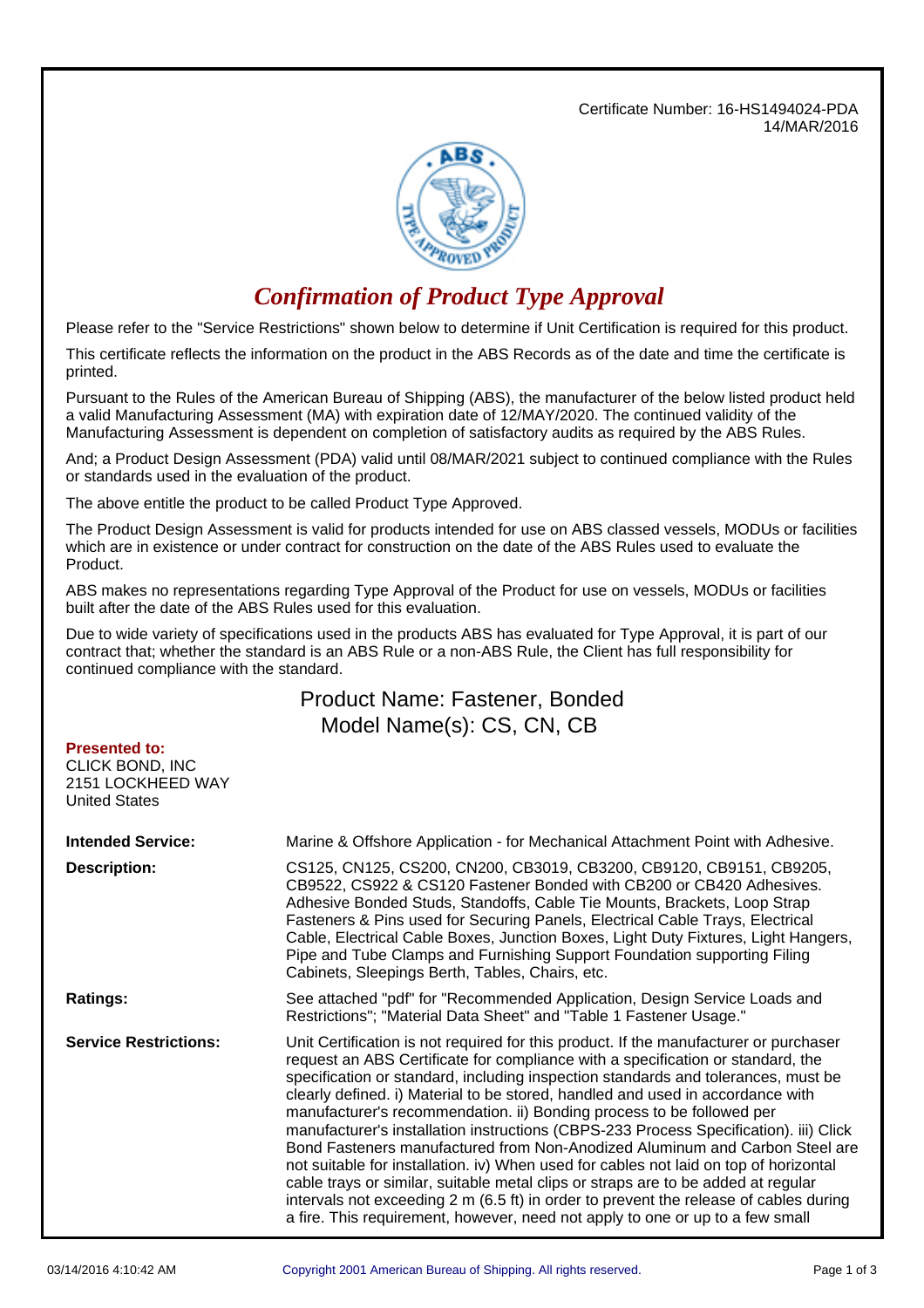|                                                               | diameter cables connecting to lights, alarm transducers, etc. v) Plastic cable straps<br>are not to be used for cable support on High Speed Craft but may be used with a<br>combination of metallic cable straps for retaining cables.                                                                                                                                                                                                                                                                                                                                                                                                                                                                                                                                                                                                                                                                                                                                                                                                                                                                                                                                                                                                                                                                                                                                                                                                                                                                                                                                                                                                                                                                                                                                                                                                                                                                                                                                                                                                                                                                                                                                                                                                                                                                                                                                                                                                                              |
|---------------------------------------------------------------|---------------------------------------------------------------------------------------------------------------------------------------------------------------------------------------------------------------------------------------------------------------------------------------------------------------------------------------------------------------------------------------------------------------------------------------------------------------------------------------------------------------------------------------------------------------------------------------------------------------------------------------------------------------------------------------------------------------------------------------------------------------------------------------------------------------------------------------------------------------------------------------------------------------------------------------------------------------------------------------------------------------------------------------------------------------------------------------------------------------------------------------------------------------------------------------------------------------------------------------------------------------------------------------------------------------------------------------------------------------------------------------------------------------------------------------------------------------------------------------------------------------------------------------------------------------------------------------------------------------------------------------------------------------------------------------------------------------------------------------------------------------------------------------------------------------------------------------------------------------------------------------------------------------------------------------------------------------------------------------------------------------------------------------------------------------------------------------------------------------------------------------------------------------------------------------------------------------------------------------------------------------------------------------------------------------------------------------------------------------------------------------------------------------------------------------------------------------------|
| <b>Comments:</b>                                              | The Manufacturer has provided a declaration about the control of, or the lack of<br>Asbestos in this product. When used on ABS Classed Vessels: i) Storage<br>instructions and expiration dates are to be clearly marked on the package. ii) Click<br>Bond fasteners are not recommended for use in the following applications: a)<br>Locations where the service temperature exceeds that of the specified adhesive, or<br>generally in environments where the continuous service temperatures are in<br>excess of 250 °F (121 °C). b) Applications on thin, unsupported substrate. For<br>fastener with base diameters of greater than 1.25 inches, the substrate thickness<br>must be greater than 0.125 inches (0.32 cm). iii) Extent of use to be reviewed on a<br>case by case basis.                                                                                                                                                                                                                                                                                                                                                                                                                                                                                                                                                                                                                                                                                                                                                                                                                                                                                                                                                                                                                                                                                                                                                                                                                                                                                                                                                                                                                                                                                                                                                                                                                                                                         |
| <b>Notes / Documentation:</b>                                 | Dwg. CB3200, Rev. 5 - Stud, Very Large, Adhesive Bonded Dwg. CB9120, Rev. 6<br>- Mount, Cable Tie Anchor Dwg. CB9151, Rev. 2 - Mount, Cable Tie Anchor,<br>Transverse Base Dwg. CB9205, Rev. 5 - Loop, Strap Fastener Dwg. CB9522, Rev.<br>9 - Stud, Adhesive Bonded, Self Fixturing Dwg. CN200, Rev. 2 - Standoff, Very<br>Large Base, Adhesive Bonded Dwg. CS120, Rev. 1 - Pin, Insulation Mount Dwg.<br>CS125, Rev. 11 - Stud, Adhesive Bonded Dwg. CS922, Rev. 2 - Stud, Adhesive<br>Bonded, Self Fixturing Dwg. CN125, Rev. 13 - Standoff, Adhesive Bonded Dwg.<br>CS200, Rev. 12 - Stud, Very Large Base, Adhesive Bonded Dwg. CB3019, Rev.<br>18 - Mount. Cable Tie Test Reports: Single Lap Shear of Click Bond CB200<br>Adhesive (per MIL-1312) Tested at 75°F and 250 °F Bonded to 7075-T6 Aluminum<br>Substrate, dated 26 December 1996. Data From Salt Water Fluid Immersion Test<br>of CB9522 Studs Bonded with CB200 Adhesive, Report No. 9958 dated 11<br>September 2007. ETR97-0050 Tension Testing of Click Bond CB3019AA3V750<br>Cable Tie Mount, dated 18 November 1997. ETR98-0003 Tension and Shear<br>Testing of Click Bond CB3019AA()V750 (Ultem Mount) and CB3019AA()N750<br>(Nylon Mount) Cable Tie Mounts, dated 23 February 1998. ETR03-041 Tensile,<br>Peel, Modified Shear, and Shear Testing of Click Bond Adhesive Bonded Fastener<br>Bonded to Shipboard Materials with AO420 Adhesive, PR2001 B-1/2 Sealant and<br>RTV Sealant, dated 26 September 2003. ETR03-057A Tensile Testing of<br>CB9522CR10-10 Deckboard Mounting Studs Bonded with CB200 Adhesive to 3/8"<br>inch Steel Plate Hot/Wet Conditioned for 30 days, dated 23 January 2006.<br>ETR04-007 Tensile and Shear Testing of CS125-51618-()CR and<br>CS200-3824-()CR Studs Bonded with CB200 Acrylic Adhesive and CB359 Epoxy<br>Adhesive to Steel Substrate, dated 19 March 2004. ETR08-022 Tensile Testing<br>and 3" Modified Shear Testing of CS200-51618-16CR125 Studs Bonded with<br>CB200 Adhesive to 1/2" Thick Steel Substrate, dated 13 June 2008. ETR08-027<br>Tensile Testing of CS200-3816-16CR Studs Bonded with CB200 Adhesive to Bare<br>Steel Test Performed at 350 ° F and 400 ° F. ETR10-27 Adhesive Bonded<br>Fastener Certification Test, dated 13 August 2010. SwRI Project No.<br>01.1648.02.020 IEC60092-101, Electrical Installations Ships - Part 101: Definitions<br>and General Requirements, Flame Retardant Test, dated 17 January 2011. |
| <b>Term of Validity:</b>                                      | This Product Design Assessment (PDA) Certificate 16-HS1494024-PDA, dated<br>09/Mar/2016 remains valid until 08/Mar/2021 or until the Rules or specifications<br>used in the assessment are revised (whichever occurs first). This PDA is intended<br>for a product to be installed on an ABS classed vessel, MODU or facility which is in<br>existence or under contract for construction on the date of the ABS Rules or<br>specifications used to evaluate the Product. Use of the Product on an ABS classed<br>vessel, MODU or facility which is contracted after the validity date of the ABS Rules<br>and specifications used to evaluate the Product, will require re-evaluation of the<br>PDA. Use of the Product for non ABS classed vessels, MODUs or facilities is to be<br>to an agreement between the manufacturer and intended client.                                                                                                                                                                                                                                                                                                                                                                                                                                                                                                                                                                                                                                                                                                                                                                                                                                                                                                                                                                                                                                                                                                                                                                                                                                                                                                                                                                                                                                                                                                                                                                                                                 |
| <b>ABS Rules:</b>                                             | 2016 Steel Vessels Rules 1-1-4/7.7, 1-1-A3 & 4, 4-8-4/21.9.1, 21.9.3(b); 2016 ABS<br>Rules for Steel Vessels Rules Under 90 Meters (295 feet) in Length 1-1-4/7.7,<br>1-1-A3 & 4, 4-6-3/5.9.1(c), 5.9.1(f); 2016 Rules For Building and Classing<br>High-Speed Craft 1-1-4/11.9, 1-1-A2, 1-1-A3, 4-6-3/5.9.1 (c), 5.9.1 (f); 2016 ABS<br>High Speed Naval Craft Rules 1-1-4/11.9, 1-1-A2, 1-1-A3, 4-8-3/5.3.1; 2014<br>(Up-dated July 2015) Guides For Building and Classing Yachts 4-1-1/3.3,<br>4-1-1/3.3, 4-6-3/5.1.4.                                                                                                                                                                                                                                                                                                                                                                                                                                                                                                                                                                                                                                                                                                                                                                                                                                                                                                                                                                                                                                                                                                                                                                                                                                                                                                                                                                                                                                                                                                                                                                                                                                                                                                                                                                                                                                                                                                                                           |
| <b>National Standards:</b><br><b>International Standards:</b> |                                                                                                                                                                                                                                                                                                                                                                                                                                                                                                                                                                                                                                                                                                                                                                                                                                                                                                                                                                                                                                                                                                                                                                                                                                                                                                                                                                                                                                                                                                                                                                                                                                                                                                                                                                                                                                                                                                                                                                                                                                                                                                                                                                                                                                                                                                                                                                                                                                                                     |